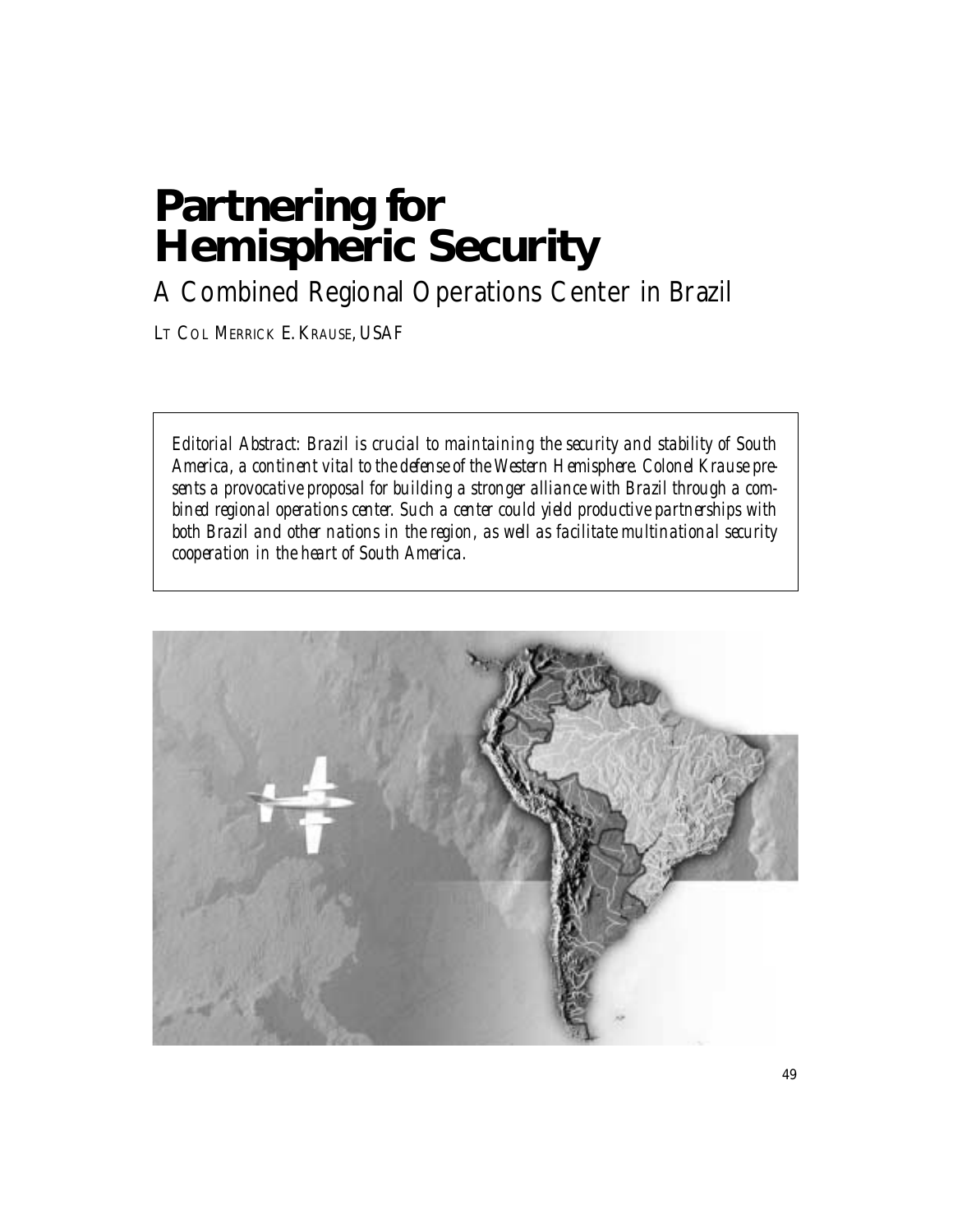*A U.S. government surveillance plane flying over northern Peru identified a small aircraft carrying American missionaries as a possible drug flight and passed the information to the Peruvian Air Force shortly before a Peruvian fighter jet shot it from the sky Friday morning, U.S. sources said.* 

—*Washington Post,* 22 April 2001

*Our role was to help countries identify planes that failed to file flight plans. . . . Our role was simply to pass on information. . . . I want everybody in my country to understand that we weep for the families whose lives have been affected.* 

—President George W. Bush, 22 April 2001

THIS ARTICLE PRESENTS a proposal to facilitate multinational security cooperation in the heart of South America by providing arguments that support the establishment of an posal to facilitate multinational security cooperation in the heart of South America by providing arguexperimental combined regional operations center in Brazil. Led and hosted by Brazilians, this center would serve as a centerpiece for the coordination of intelligence sharing and operational responses to illegal overflights of the Amazon or other violations of national borders or sovereignty. Although this concept is not a comprehensive strategy alone, it provides promise for a productive, beneficial partnership with Brazil and other nations in the region.

Drugs, crime, and terrorism walk hand in hand. However, recent technological advances plus renewed efforts at cooperation with South American allies present unique opportunities to advance regional coordination in support of sovereignty and security issues. Brazil stands as a linchpin in South America because of its economic and political strength, strategic location, and emerging capability to monitor and control its borders in the Amazon frontier. Therefore, building on the opportunities for partnership and the utilization of modern technology, this article seeks to answer the question of how one might maximize the effectiveness of Brazilian surveillance efforts to achieve benefits and reach security goals for Brazil, its neighbors, and the United States. Toward that end, it briefly reviews the security situation and concerns of the Brazilian government; addresses Brazilian interdiction capabilities, particularly air interdiction, and outlines the concept of an experimental combined regional operations center; and concludes with a cost-benefit analysis, a sample concept of operations (CONOPS), and a discussion of the future potential for a regional operations center.

# Security Issues

Important interests shared by the United States and South America—such as counternarcotics, counterinsurgency, and anticrime operations; border enforcement; and state security—would benefit from more detailed and secure regional coordination. Although the United States has a history of working with South American countries in drug-interdiction programs, the tragic failure of the US-Peruvian process that occurred in April 2001 (see above) forces all nations in the hemisphere to review partnership options and evaluate possibilities to increase effectiveness and accuracy in intercepting narcotics and reducing transnational criminal activities.

Several US agencies coordinate with South American nations, but Brazil's defense policy and the Brazilians' unique capabilities for air control and surveillance operations are keys to stabilizing the Amazon Basin. As the largest, least populated, and centrally located frontier in South America, the basin is important for its strategic location, natural resources, and waterways.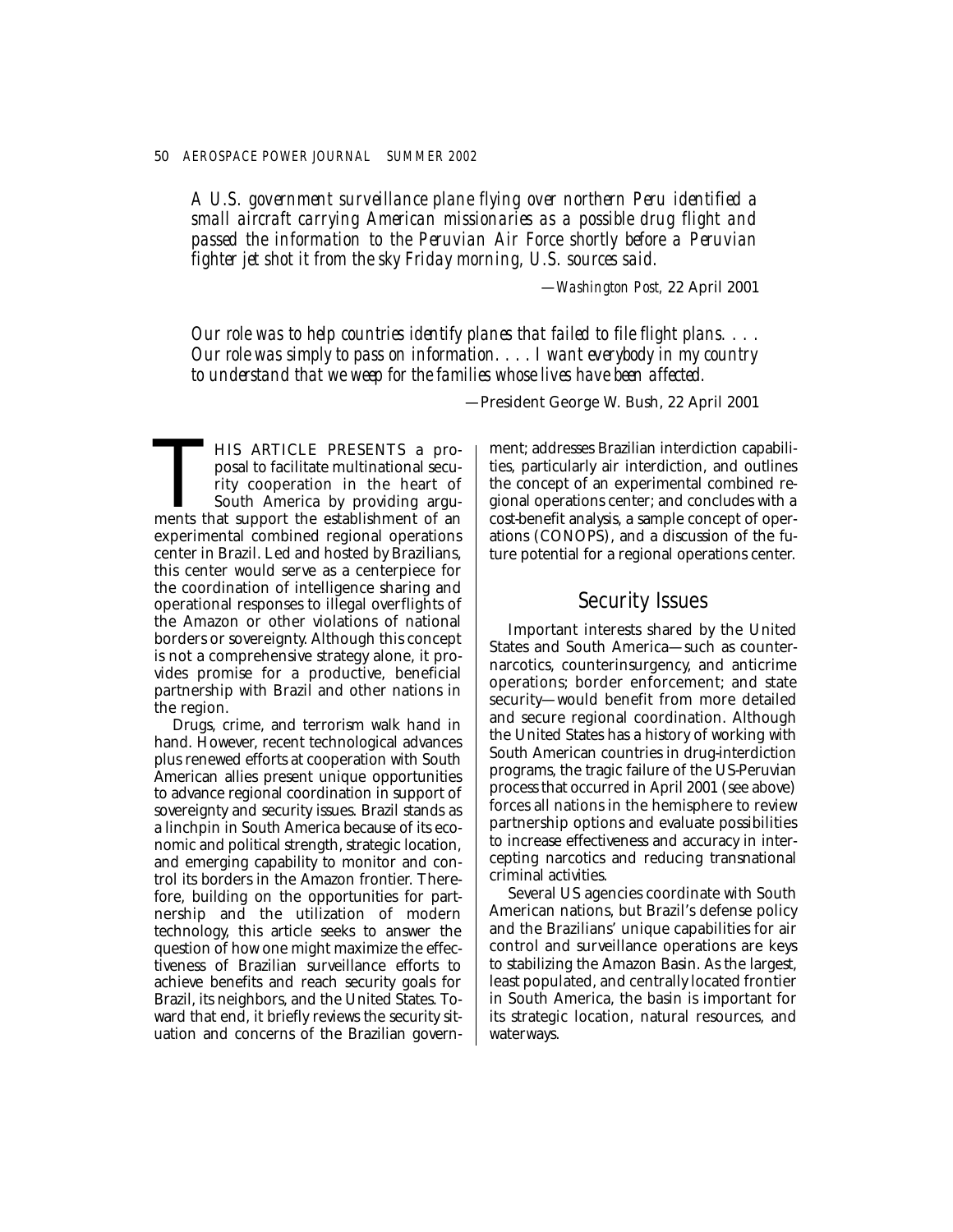Creating a partnering arrangement among Brazil, the United States, and selected neighboring states would further the objective of achieving collective security goals. Indeed, key directives made by the Brazilian government to implement its national defense policy include "contribut[ing] actively to the construction of an international order based on the rule of law which provides regional and worldwide peace, . . . contribut[ing] to the strengthening, expansion and consolidation of regional integration, . . . [and] expand[ing] exchange programs with the Armed Forces of friendly nations."1

The emergence of the Brazilian Amazon Surveillance System (SIVAM) project—a multifaceted, integrated control system coming on-line in 2002—presents an opportunity for cooperation and the creation of trust among regional neighbors, Brazil, and the United States. The goals of such a collaboration might include increasing border security; reducing drug, arms, black-market, and currency trafficking; inhibiting the movement of insurgents; and increasing regional stability to stem the illegal cross-border migration of civilians or guerilla combatants. Successful collaboration would encourage long-term regional stability, enhance transparency in knowledge sharing, improve security for participating states, and reduce drug and criminal trafficking in the region.

The security situation in South America is generally defined as a consequence of international crime. Terrorism, narcotrafficking, money laundering, and insurgent activities contribute to security concerns throughout the region. The largest, most visible partnership attempt to control some of these negative activities is Plan Colombia, the Colombian government's counterdrug plan supported by the United States. However, this and other indigenous antidrug efforts in South America have caused both a migration of drug-transit routes to the Amazon area, particularly through western Brazil, and the spillover of Colombian insurgents (fig.  $1$ ).<sup>2</sup> The narcotrafficking situation not only raises concerns about national security and territorial sovereignty for the Brazilians, but also affects the security of neighboring countries.

Repeated violations of Brazil's sovereignty by unauthorized overflights of its territory present a national security problem that the Brazilian government can respond to in one of three ways: (1) address the issue directly with international cooperation, (2) ignore the threat imposed on Brazilian sovereignty due to border violations, or (3) minimize the impact of such incursions through the unilateral use of military or police force. This situation is complicated by the fact that the majority of overflights involve narcotics and arms smuggling, as well as by the logistics and leadership of drug cartels and guerillas. Given the presence of transnational criminal activities, ignoring or minimizing their impact is not an optimal response. Indeed, this example of the globalization of crime affects many states and renders some frontier borders meaningless. Furthermore, the inability of neighbors to control sparsely populated border areas, except at specific entry points, makes the Brazilian situation even more difficult.

Although surveillance efforts are ongoing in the Amazon Basin, particularly along the border with Colombia, there is little transnational integration and insufficient real-time command and control  $(C^2)$  to interdict traffickers or other threats efficiently. Indeed, the lack of both  $C^2$  and substantive cooperation among countries in the Amazon region is particularly apparent on the sparsely populated Colombian border and westernmost portion of the Amazon Basin. While Brazil attempts to secure its Amazon territory, the United States continues to support the \$7.5 billion Plan Colombia with a contribution of \$1.3 billion, as well as assist with intelligence sharing, radar-installations support, and surveillance in Colombia and neighboring countries. However, bilateral agreements with countries in the region, not multilateral coalitions or treaties, have dominated the conduct of US policy regarding the collective drug trade.3

The situation in Colombia, which involves refugees, internal unrest, rebellion, organized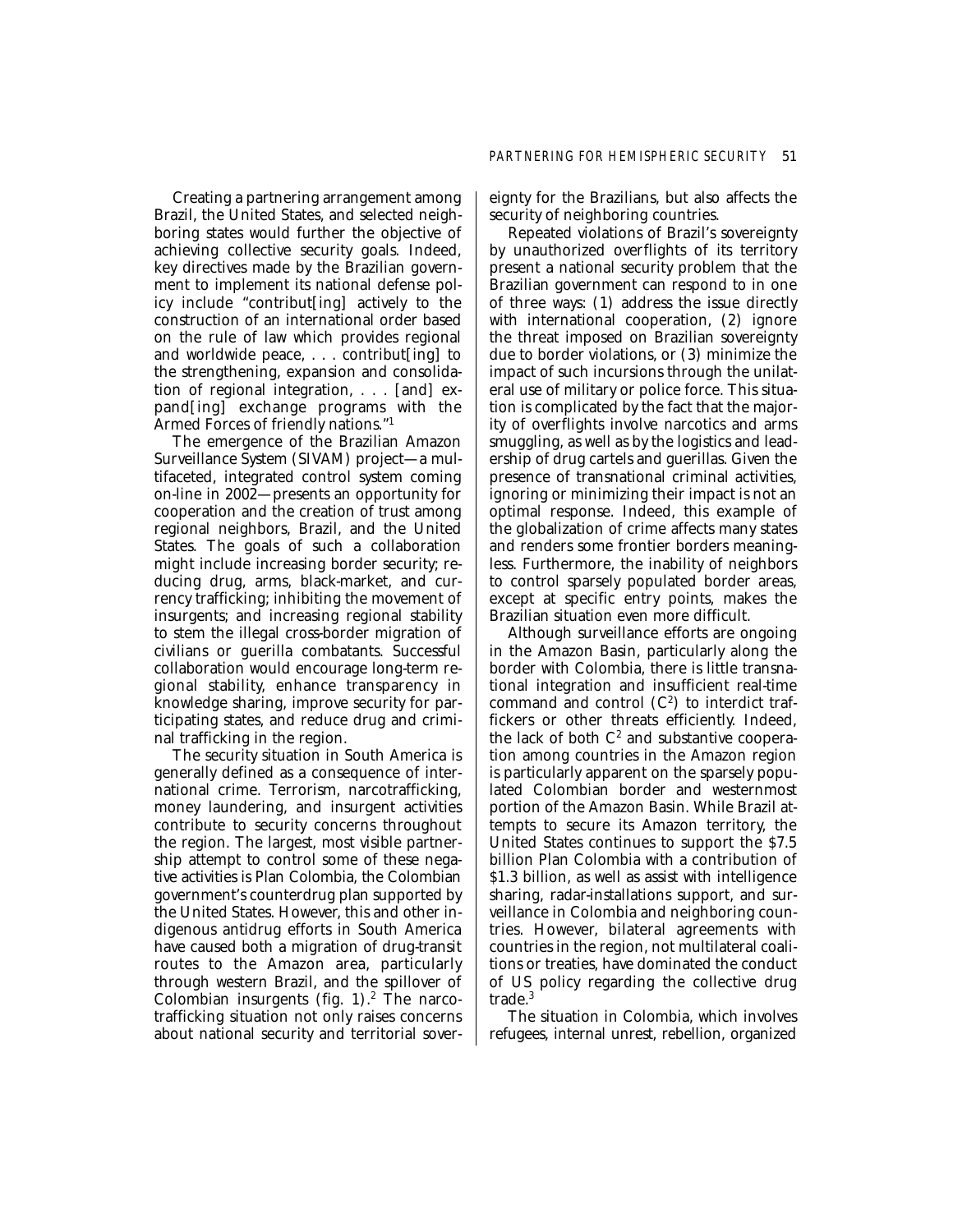## 52 *AEROSPACE POWER JOURNAL SUMMER 2002*



**Figure 1. Drug-Transit Routes and Insurgent Border-Crossing Areas in the Western Amazon Basin** 

crime, and narcotrafficking, continues to concern the United States. Obviously, this instability also threatens Colombia's neighbors. Brazil, the premier regional power with the largest economy in South America (and the fifth largest in the world), appears to be affected at its weakest point: the broad and largely unpopulated Amazon Basin frontier. 4 Brazilians especially fear that Plan Colombia will cause Colombia's guerillas, fueled by cocaine money, to spill into the Amazon territory. 5 Moreover, Brazil's size, population, influence, power, and location make it a critical partner with the United States in any successful regional counterdrug strategy over the long term.

In some respects, one finds a noninterventionist theme in Brazilian politics. Basing their views upon a historic tendency that eschews intervention in the affairs of other states, particularly military action, and upon a belief that state sovereignty is sacrosanct, many Brazilians oppose Plan Colombia and a US military presence in Colombia. This attitude also inhibits the Brazilian government from intervening in Colombian affairs, even to support the legitimate government of Colombia against rebels on Brazil's borders. Moreover, even though Brazil fought alongside the United States in the Italian campaign of World War II, currently it is not extremely active either in peacekeeping or in support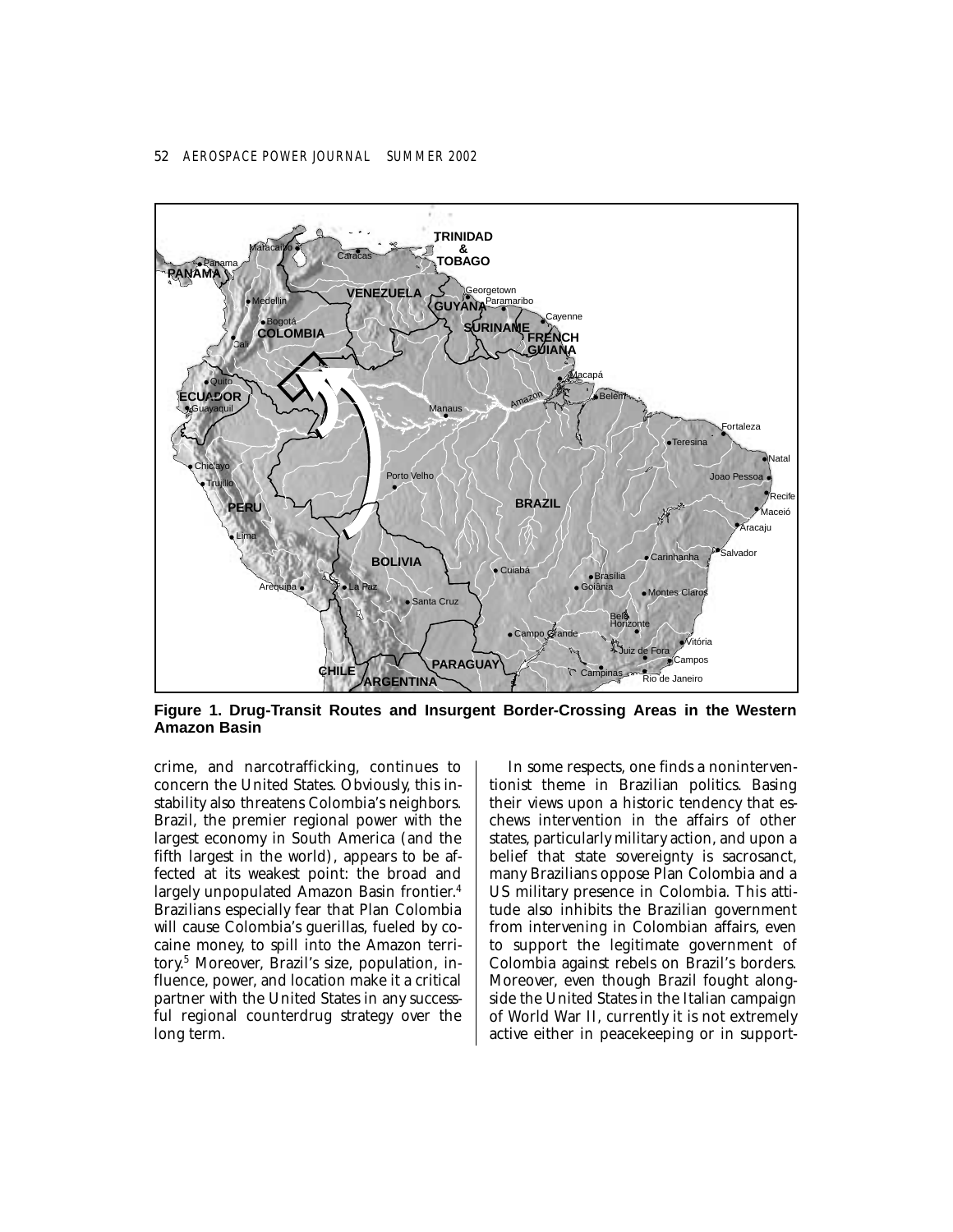ing the United States militarily. Lastly, Brazilians are certainly concerned with the problems that narcotrafficking, other transnational threats, or territorial violations portend. A prevalent opinion among many Brazilians holds that US demand and consumption are principal drivers for the drug trade. Indeed, some Brazilians also suspect, unfortunately, that narcotics may mask sinister American intentions regarding Amazonian minerals, territory, and biodiversity.

This last concern—that America has an unstated objective of establishing a military presence in the Amazon—is apparent but not persuasive.<sup>6</sup> Several Brazilian military and civilian personnel conveyed this sentiment directly although it is uncertain how many influential governmental officials really believe it. In any case, in the calculus of some Brazilian officials, their country requires a robust surveillance system; an increased, armed presence in the Amazon; and an aircraft carrier to protect their territory from all potential threats to its sovereignty.<sup>7</sup>

The Brazilian government's first objective in national defense is "to guarantee sovereignty while preserving the Nation's territorial integrity, heritage and interests."8 Criminal or insurgent elements in countries neighboring Amazonia, however, threaten Brazilian sovereignty—not the United States. Currently, Colombian rebels use Brazil's Amazon region for trade and as a rear-supply area. Peruvian drug traffickers have been known to transit Brazil's borders to avoid capture because the 1,000-mile border with Colombia is largely uninhabited and uncontrolled. Moreover, criminal corruption and drug trafficking, which crosses the Brazilian border from Bolivia and Venezuela, create further concerns about regional instability that complicate the Colombian and drug situations. Furthermore, some Brazilians fear that UStrained Colombian troops pose a threat when they confront narcotraffickers and rebels close to Brazil's border,<sup>9</sup> rightly perceiving this threat as destabilizing. Finally, Brazil has its own burgeoning drug problems, especially those involving elements in Brazil that supply

cocaine-precursor chemicals to Colombian drug-processing labs.10

# Interdiction Capabilities

In an effort to control its borders, Brazil's congress produced legislation in 1998 enabling the Brazilian air force, the *Força Aérea Brasileira* (FAB), to intercept and shoot aircraft that illegally enter Brazilian airspace. Although Brazil has neither ratified nor begun enforcing this law, unified  $C<sup>2</sup>$  and the cooperation of bordering governments will permit more efficient drug interdiction.<sup>11</sup> Colombia presently enforces similar shoot-down policies.12 However, the previously mentioned downing of a civilian missionary plane by the Peruvian air force, resulting in the death of a woman and her child, has caused Brazilian political support for intercept-and-kill authorization to erode. $13$ 

Because of the vastness of the Amazon region, air is the most efficient medium for broad surveillance efforts, interdiction, or rapid insertion of ground forces. The controlling authority of FAB, a separate service maintained under the Brazilian Ministry of Defense, is the *Comando da Aeronáutica* (COMAer), which has three major commands (MAJCOM)—the *Comando Geral do Ar* (COMGAR), which protects Brazilian airspace and supports other military services and governmental agencies; the *Comando Geral de Apoio* (COMGAP), which controls logistics; and the *Comando Geral de Pessoal* (COMGEP), which controls FAB personnel issues—and four other MAJCOMlevel organizations: the *Departamento de Pesquisa e Desenvolvimento* (DEPED), which supervises research and development; the *Departamento de Aviação Civil* (DAC), the regulatory agency of Brazilian civil aviation; the *Departamento de Controle do Espaço Aéreo*  (DECEA), which controls Brazilian airspace; and the *Departamento de Ensino* (DEPENS), which controls FAB's schools and educational facilities (fig. 2).

COMGAR organizes its air assets into three air forces, a training command, and seven regional air commands. FAB, whose 800 aircraft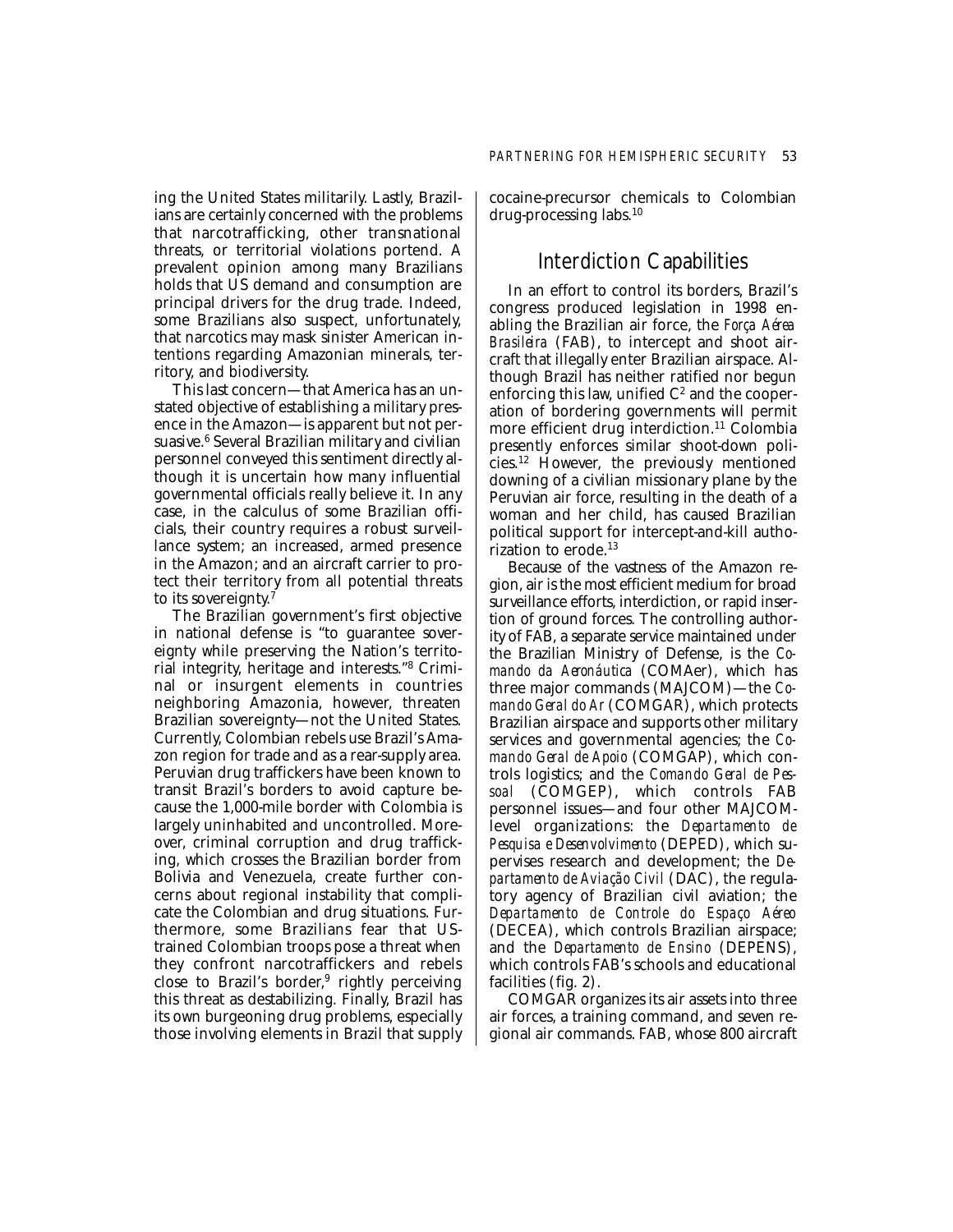## 54 *AEROSPACE POWER JOURNAL SUMMER 2002*



\*Note that the Brazilian Congress is considering a bill aimed at establishing the National Civil Aviation Agency (ANAC) to replace the current DAC, which, since its inception, has been run by the Brazilian air force. ANAC would come under the direct control of the Ministry of Defense.

**Figure 2. FAB Organizational Chart** (From "Aeronautica," 12 November 2000, on-line, Internet, available from http://www.aer. mil.br/Conheca/index.htm. The commandant's biography is also linked to this chart.)

make it the largest air force in South America, contains several *Esquadrões* (squadrons) assigned to task-defined groups.<sup>14</sup> The largest of these include *Grupo de Aviação* (GAV—fight, attack, and rescue); *Grupo de Defesa Aérea*  (GDA—airborne intercept); *Grupo de Transporte* (GT—airlift and air refueling); and *Grupo de Transporte de Tropa* (GTT—troop and airborne transport).15

Brazil has numerous aircraft available for drug interdiction as well as sovereigntymonitoring and -protection missions. Brazil uses the F-5F and Embraer AMX A-1 as primary fighters and the Super Tucano as the primary trainer. 16 It also maintains various transport aircraft and helicopters suitable for use in and around the Amazon. Emerging capabilities—part of an initiative to modernize FAB—include eight recently ordered EMB 145 RS "remote sensing" aircraft that will comprise a capable airborne-surveillance system. The EMB 145 RS features a synthetic aperture radar that can provide 24-hour, allweather ground surveillance, $17$  which will help expose drug traffickers and illegal miners in Amazonia.<sup>18</sup> Additionally, five new EMB 145 airborne early warning and control (AEW&C) aircraft provide onboard  $C^2$ , signals intelligence, and surveillance.19

The EMB 145 RS is part of Brazil's most significant emerging capability—SIVAM, an ongoing series of civil and military instrumentation projects that integrate air, land, and river surveillance. The system is "considered to be primarily a surveillance project for use in curbing the trafficking of illegal narcotics."20 The System for the Protection of the Amazon (SIPAM), closely aligned with SIVAM, is an integrated Brazilian military  $C<sup>2</sup>$  program that leverages the SIVAM components. The key ground components of the SIVAM system include 19 fixed and six mobile radars intended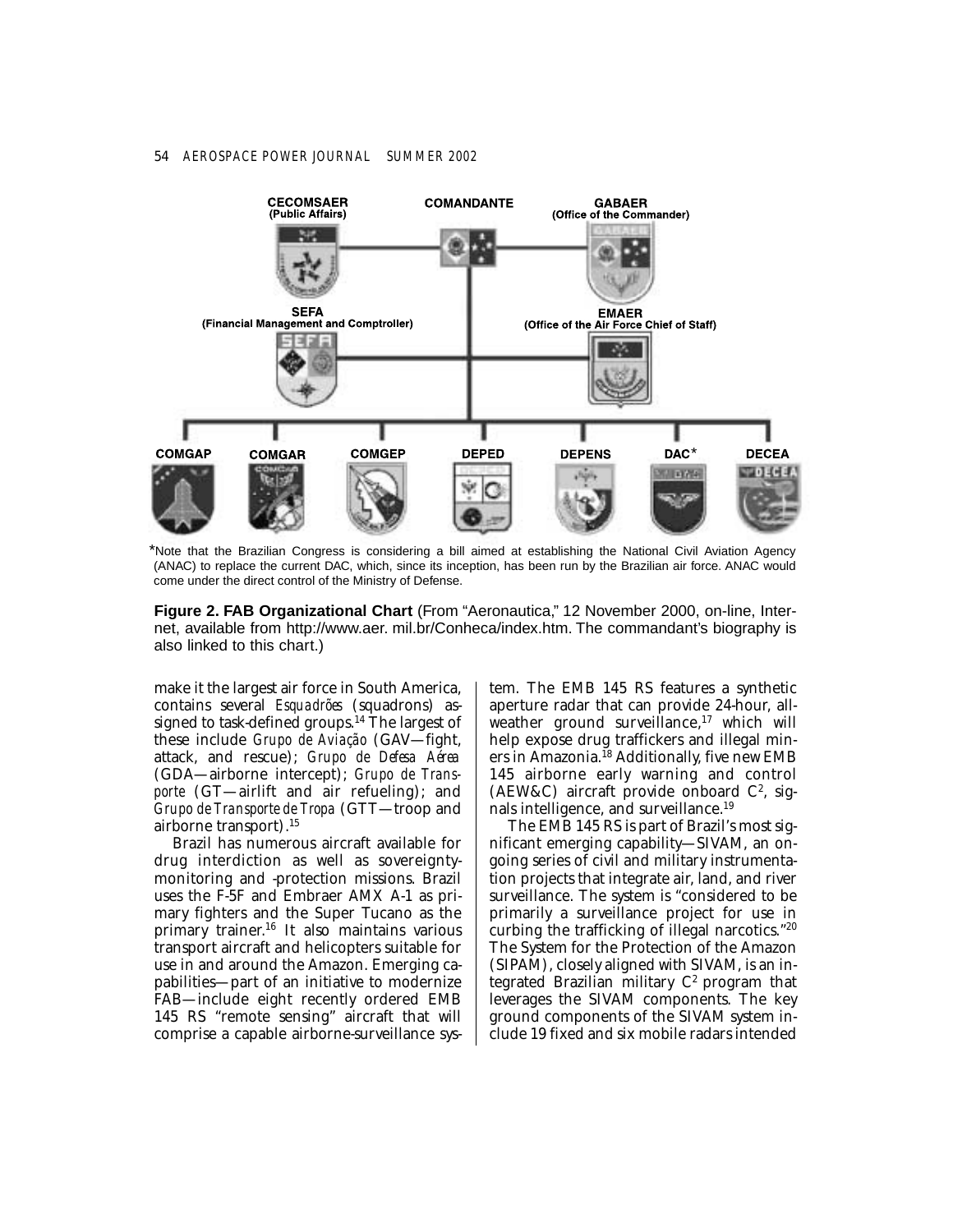to detect low-flying aircraft in Brazil.<sup>21</sup> Brazil plans to use the EMB 145 AEW&C as a patrol aircraft and as a support aircraft for counterinsurgency missions.22 However, until the implementation of overflight and international agreements, integration of these systems will be restricted to Brazilian airspace.

In addition to the capabilities described above, the Brazilian Ministry of Defense has made a considerable commitment to protecting Brazil's sovereign territory. The FAB plans to spend \$3–5 billion to purchase new fighter aircraft, particularly the Embraer AMX, and it will refurbish 100 combat jets. Brazil also has a ground complement of 22,000 troops (of its total of 220,000) permanently stationed in the Amazon; furthermore, it has dedicated 180 police officers, 18 patrol boats, two airplanes, and a helicopter to securing the Colombian border. 23 The Brazilian government's substantial efforts in the Amazon indicate the high priority of territorial integrity as well as internal and regional stability. However, little precedent exists for the sharing of near-real-time information among comprehensive international military or law-enforcement alliances, or for executing time-critical actions against criminals or insurgents.

Unfortunately, Brazil's approach—investing heavily in the SIVAM/SIPAM projects and attempting to secure its borders from within—is necessary but not sufficient to assure long-term sovereignty. Because of the lack of regional linkage among Brazil and its neighbors, efforts to control vast borders and reduce criminal, drug, and refugee flows are uncoordinated. Perhaps the tradition of limited security cooperation with other states in the region is a matter of trust. However, the emerging SIVAM capability and ongoing US partnering arrangements in South America may provide an entrée to a Brazilian-hosted operations center for monitoring and integrating counternarcotic, counterinsurgent, and law-enforcement efforts.

At present, the United States provides military advisors, training, and equipment—including radars, communications gear, weapons, and helicopters—to Colombia. Modest US assistance also goes to Bolivia, Peru, and Brazil. The United States provides technical support to several countries in Latin America through radar-surveillance assistance and airborne-warning flights, and  $C<sup>2</sup>$ through the Joint Interagency Task Force East (JIATF-East) for counterdrug assistance. However, comprehensive counternarcotics and security efforts are not *regionally* coordinated in real time through a single command center or a single agency in any one country. The limited, bilateral approach to law-enforcement, counterdrug, and counterinsurgency efforts, therefore, is not as optimized or efficient as a more integrated approach.

Since no combined regional operations center exists to assist in data fusion and  $C<sup>2</sup>$ from the SIVAM system or other surveillance efforts throughout the region, benefits of SIVAM/SIPAM to the Brazilians and spin-off benefits to regional neighbors and the United States are abridged. Therefore, since the United States already interacts with nations in the region for air and counternarcotics surveillance and interdiction efforts, a new strategy of cooperation with the Brazilian government may increase the efficiencies and productivity of established efforts. A new regional strategy yields a recommendation that the United States should support the Brazilians in the establishment of a combined regional operations center and forge agreements to conduct and coordinate real-time, multinational drug and security efforts through that center.

Its large air force and robust surveillance capability put Brazil in a unique position to provide regional coordination for integrated, international counterdrug interdiction and territorial security. With US support, regional cooperation based upon integrated defenses may achieve buy-in and increased efficiency. For example, in November 2001 the Colombian government inaugurated a \$25 million radar, built under Plan Colombia, to intercept drug flights in rebel-held areas. This is the fifth such radar in Colombia, manned by US-trained Colombian personnel.<sup>24</sup> Given the outstanding potential of the SIVAM/SIPAM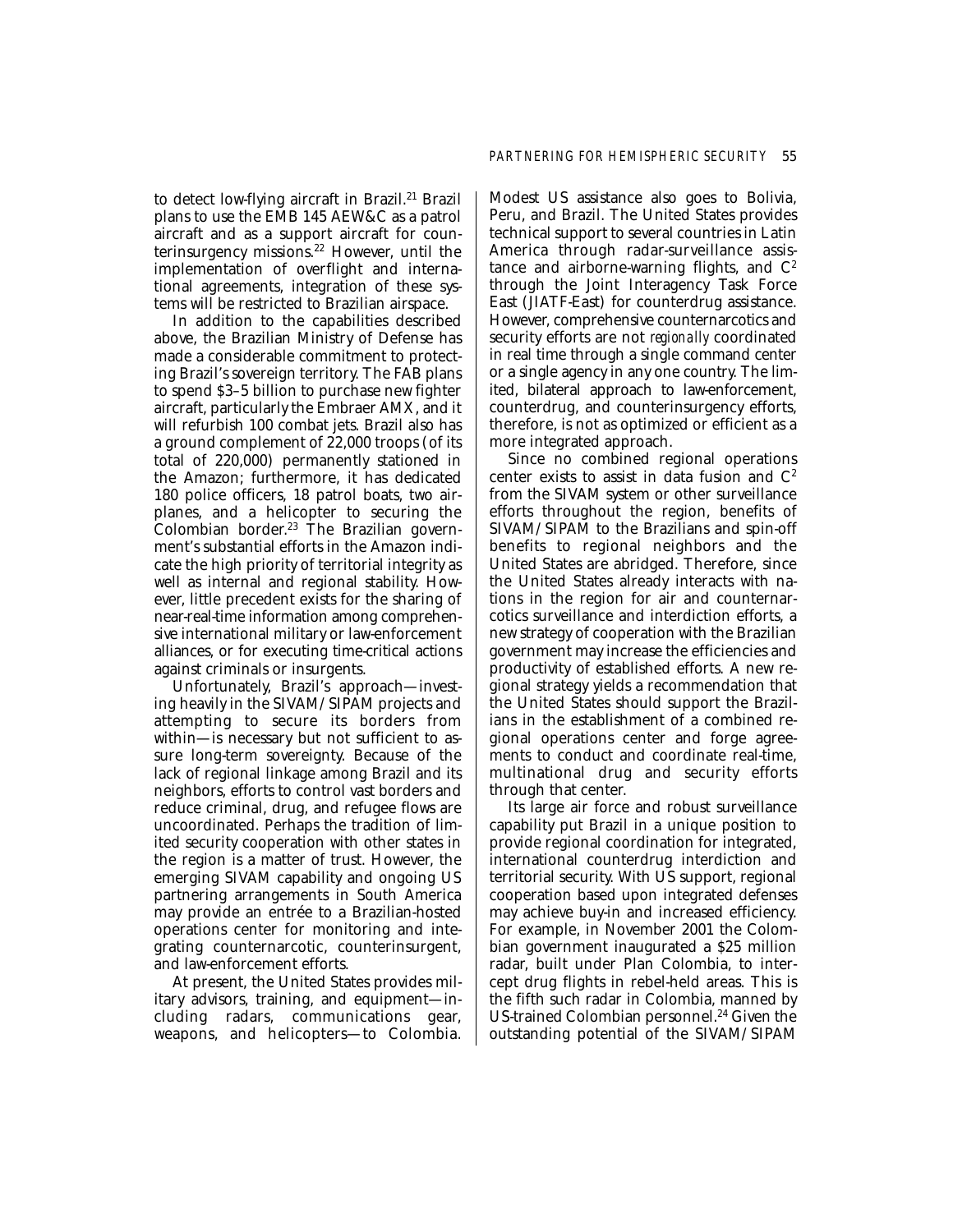radar system, particularly if used cooperatively with other radars and  $C<sup>2</sup>$  systems in neighboring countries, and given a program of combined operations for air interdiction and narcotrafficking, the achievement of lasting regional effects may indeed be possible.

The Brazilian government has already approached Guyana, Suriname, Venezuela, Bolivia, and Peru to discuss information exchanges, anticipating that SIVAM/SIPAM will become operational in July 2002.<sup>25</sup> The concept outlined here moves a step further than information sharing, however, in that it includes an integration effort using an Amazon regional operations center in Brazil, based upon combined air operations center (CAOC) models in Saudi Arabia, Turkey, and Italy.

In this conceptualization of a combined regional operations center, a Brazilian general officer would command a Brazilian center. Representatives from partnering neighbors as well as US interagency representatives and technical advisors could contribute by working together at the central data-fusion location (fig. 3). Initially, non-Brazilian colleagues could be liaison officers, with an option to move forward to a truly integrated operations center in the out-years. As host, Brazil would provide access to the command facility, and an existing SIVAM/SIPAM regional integration station could host the first combinedoperations-center experiment. Other resources would reside in the already planned

SIVAM/SIPAM program, except for communications links with neighboring countries and the United States. The latter could assist with financing and provide some equipment and training for the operations center, as well as coordinate with the JIATF-East for interdiction activities. United States Southern Command (USSOUTHCOM) could further contribute by temporarily assigning personnel to the operations center and by coordinating with other agencies to assign advisors.<sup>26</sup> Indeed, the United States could offer outstanding CAOC experience, most recently from Operation Enduring Freedom, to facilitate a combined regional operations center in Brazil.

Various US agencies, including the State Department, Drug Enforcement Agency, and USSOUTHCOM are already actively involved in counterdrug operations throughout the region in an attempt to foster stability in the affected countries during periods of internal stress caused by narcotrafficking.<sup>27</sup> These American efforts involve diplomatic, economic, and military strategies. Regarding Colombia and other bordering countries, objectives of the US counternarcotics policy provide for enhancement of the Colombian government's (host country) intelligence capabilities; eradication of coca, amapola, and heroin and development of alternative crops; interdiction; and strengthening of Colombian (host country) law-enforcement agencies and



**Figure 3. Example of Combined Regional Operations Center Staffing**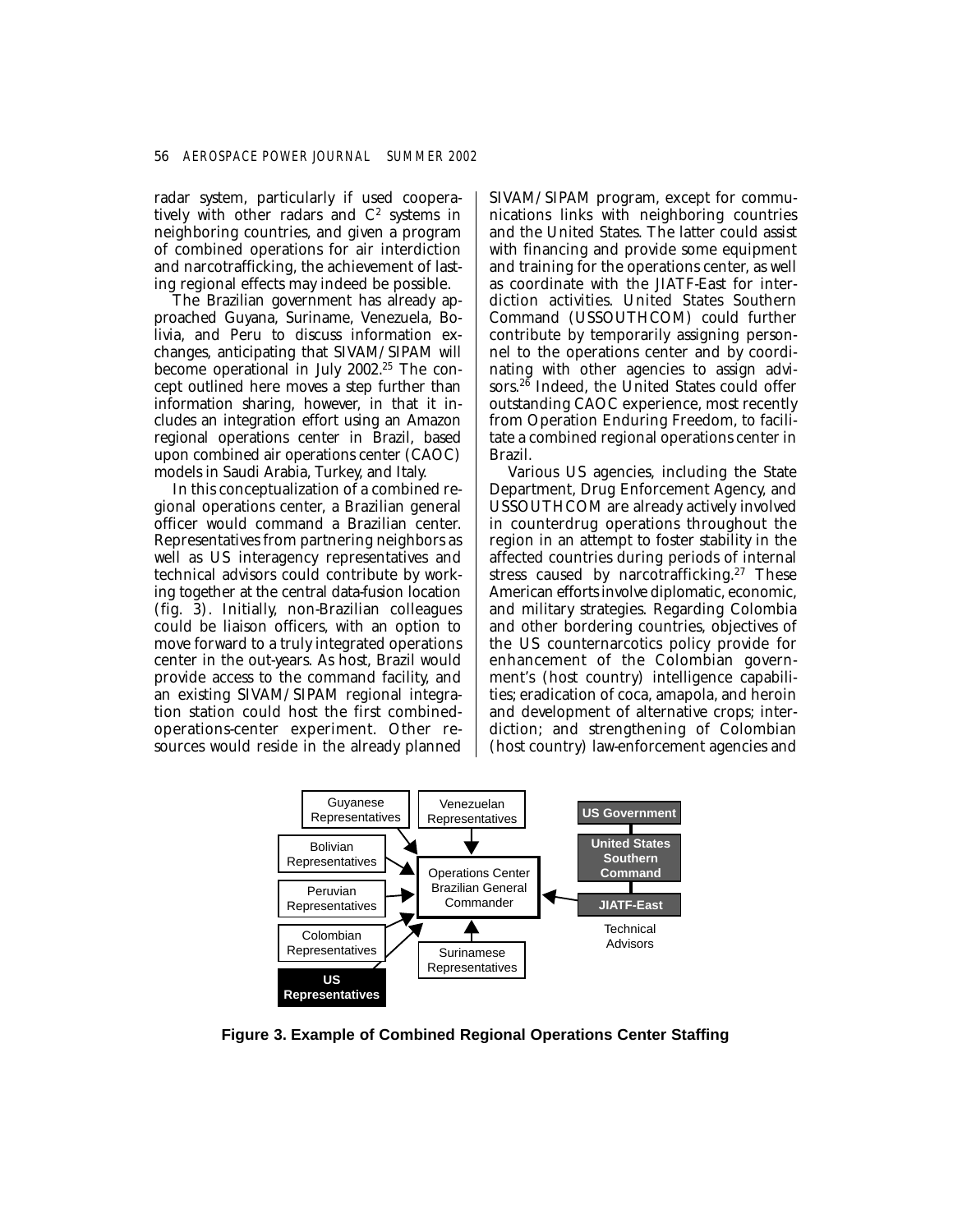the administration of justice.<sup>28</sup> The US military's involvement in counterdrug actions presently includes assisting with surveillance, training, advisors, and intelligence sharing; providing interagency assistance; and making selected foreign military sales.

After initial agreements with Brazil, in order to move forward with a regional cooperation effort, the US government might encourage reciprocal regional overflight and other cooperative security agreements among participating countries. An ideal regional interdiction alliance for the Amazon would require overflight, pursuit, and perhaps shoot-down/ force-down coordination in an antidrug operations charter. The combined regional operations center would provide the  $C<sup>2</sup>$  and data fusion to enable effective interdiction operations in the Amazon. An international Counternarcotics Oversight Council, chaired jointly by US and Brazilian representatives, could negotiate rules of engagement and organize operations-center establishment efforts; it could also be expanded to include further cooperative regional-security issues. $29$  This council could provide oversight for the establishment and conduct of the center's operations. A Brazilian FAB general would command the proposed combined multinational center while Brazilian officers, US technical advisors, contractors, and multinational representatives would assist in staffing. Hot phones and, eventually, data links would connect the center to the partner governments to exchange knowledge and provide rapid resolution and confirmation of pursuit or intercept status.

# Cost-Benefit Analysis

The benefits of investing in an Amazon international regional operations center under Brazilian command include increased regional cooperation, integration of diverse interdiction efforts, and enhanced regional stability. Increased cooperation would facilitate transparency and regional integration of interdiction activities. Spin-off effects would include the encouraging of dialogue among participating countries through legitimate military efforts under the control of civilian governmental agencies, as well as improved trust among nations in South America. Additionally, emphasizing US teamwork rather than a perceived imperialistic, American-led effort might cause *pátria* and national pride to increase domestic Brazilian support. Finally, the United States would offer partnership—not intervention—in Brazil, which might serve to reduce Brazilian concerns over US participation in Colombia.

Risks to the regional-operations-center approach include misuse or proliferation of US technology, possible affronts to national sensitivities, and domestic/regional power struggles. Indeed, combined-operations-center technologies are expensive and subject to misuse if regional infighting occurs (an unlikely event) or if corruption creeps into the information-sharing system. Moreover, regional or internal power struggles may affect negotiations, but any integration provides a positive step in a regional effort and supports potential expansion in the future. However, proper diplomatic and technical agreements might mitigate these challenges.

# Concept of Operations

The CONOPS includes detection, decision/interception, and action phases. First, the SIVAM/SIPAM system, either through an airborne or ground sensor, detects an illegal flight or suspected drug trafficker. Second, the surveillance asset relays the target's location and other pertinent details to the operations center. Brazilian commanders, US advisors, and regional representatives coordinate a real-time strike. Airborne assets scramble to intercept the flight or helicopter/ground/ riverborne assets converge at its landing point. If assets are beyond communication range, AEW&C relays orders to a forward strike team, interdiction riverboat, or forward aircraft. Third, the operations center can direct Brazilian fighter planes to follow or force the target aircraft to land. If it lands in Brazilian territory, airborne assets fix the location.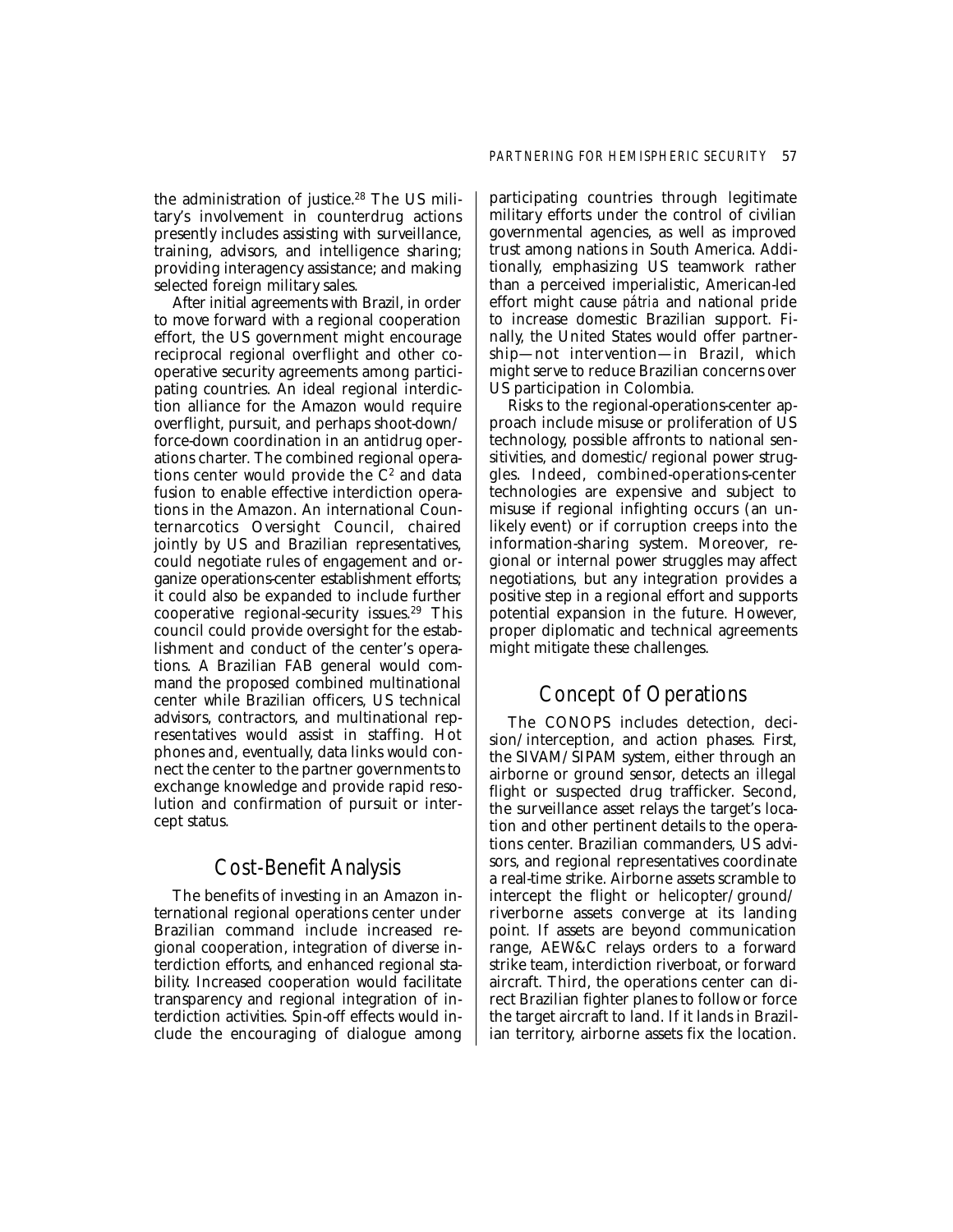If the illegal flight attempts to evade the interceptors, the center may authorize them to destroy it. If the illegal flight crosses into a neighboring country, Brazilian fighters can pursue the aircraft to mark the landing spot (depending upon treaties), or the illegal flight will be passed to controllers in the neighboring country, who then vector their own interception (fig. 4).

## Potential for the Future

Beyond counternarcotics interdiction, a combined regional operations center can provide a model for a future data-fusion command post that addresses multiple-agency concerns. For example, integrating available sensors can leverage existing technologies to fight a more regionally focused and efficient drug war. However, as the concept of the center develops beyond the immediate concern of narcotics trafficking and security operations, possible ancillary uses include the integration of future orbiting or airborne environmental sensors in Brazil, cartographic uses for sensors on Embraer aircraft, and border refinement and mapping. Indeed, either Brazilian sovereignty or an interagency antinarcotics effort could provide the impetus for the detailed mapping of the Amazon itself, in addition to its usefulness as a scientific endeavor. The center could foster regional cooperation, enhance Brazilian leadership, and encourage more unity in the Western Hemisphere—the possibilities are tremendous for international cooperation through the exploration of advanced datafusion applications.

# Conclusion

Mutual interests and modernized  $C^2$  efforts in Brazil may open a window of opportunity for partnership with the United States.



**Figure 4. Example of Operations Center CONOPS**